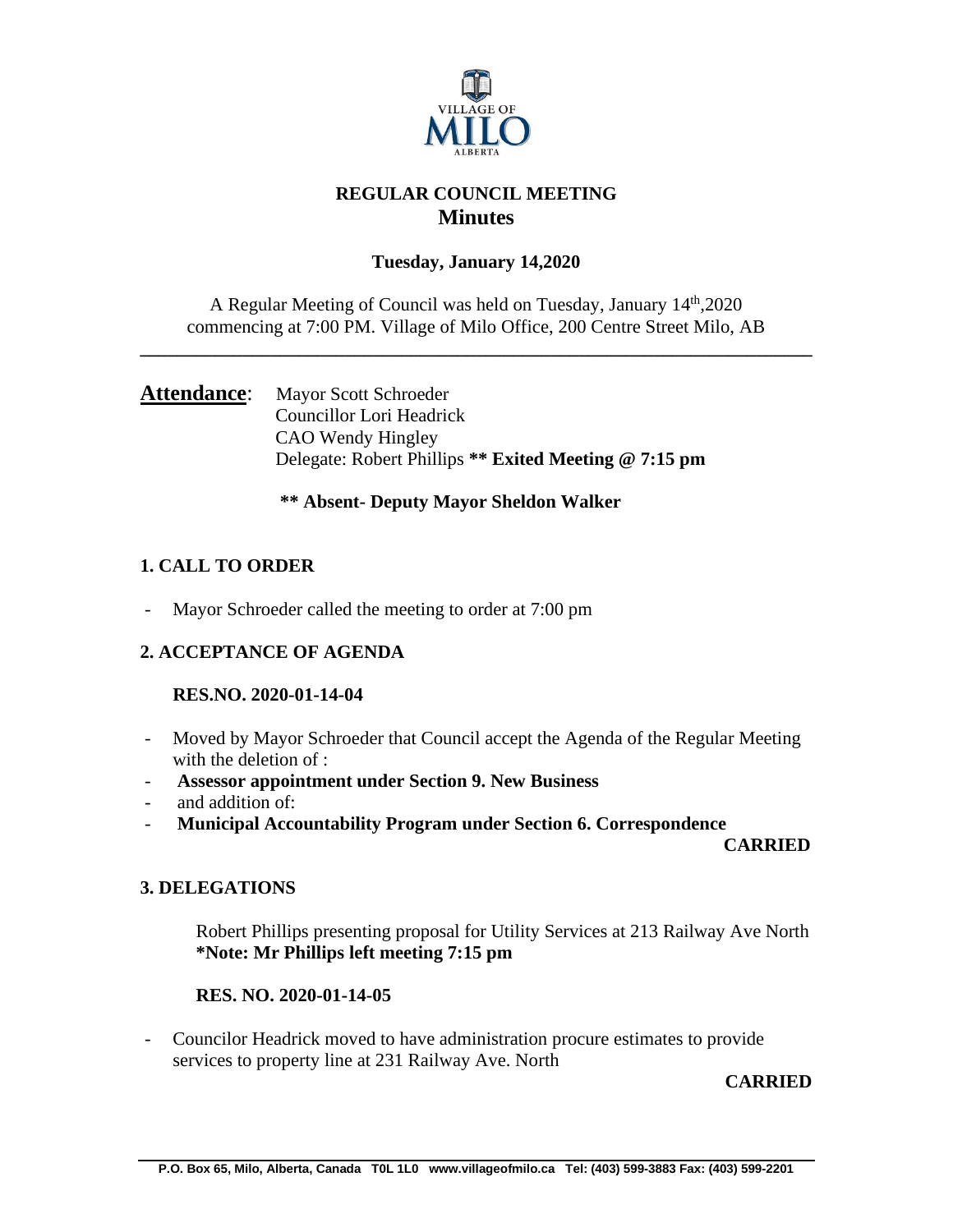# **4. APPROVAL OF MINUTES**

#### **RES.NO. 2020-01-14-06**

- Moved by Mayor Schroeder that Council accepts the Minutes of the Regular Council Meeting held December 10<sup>th</sup>,2019 and Special Meeting held Tuesday January 7 th,2020

## **CARRIED**

#### **5. STAFF REPORTS:**

#### **RES.NO.2020-01-14-07**

- Mayor Schroeder moved to accept Staff Reports as information

#### **CARRIED**

#### **6. CORRESPONDENCE**

#### **RES.NO. 2020-01-14-08**

- moved by Lori Headrick to accept correspondence as information

#### **CARRIED**

#### **7. COUNCIL REPORTS:**

#### **RES. NO. 2020-01-14-09**

- motioned by Mayor Schroeder to accept Council reports as information

#### **CARRIED**

#### **8. OLD BUSINESS**

- Administration will look into alternatives as Total Site Services has still not returned calls or emails, and bring ideas to next meeting

#### **9. NEW BUSINESS**

#### **RES.NO.2020-01-14-10**

- Mayor Schroeder moved that Council appoint Scase & Partners Professional Accountants to prepare 2019 Financial Statements

**CARRIED**